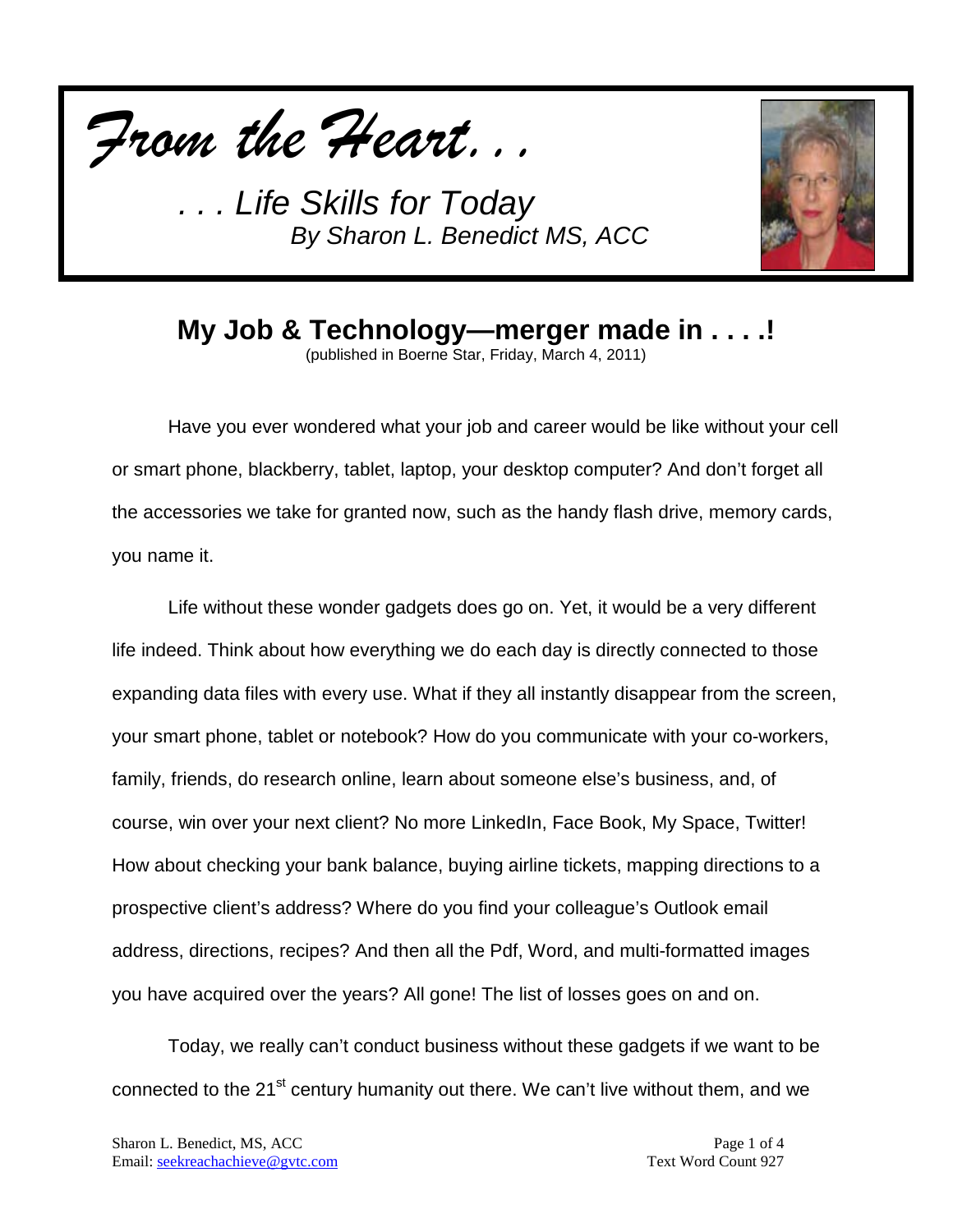can't live with them. What a paradox of the 21<sup>st</sup> century! Well, are you wondering why I am covering this as the month's first article on Career/Money Management? Here's the answer. Yours truly has just experienced what life without the computer feels like! Last year I bought a Dell desktop with 12 GB RAM memory. I thought I had the works that would allow me to interface with all kinds of software I use for my business as a lifeskills consultant and coach. Yet, within a month the power started to routinely crash.

The tech support calls began. Each tech person said, "Hardware is fine. It's a software problem." Then they said, "It's not a software problem; it's a hardware problem." I got juggled back and forth for months. All saying at some point at the end of them working on it, that It was fixed. Shortly thereafter something else went wrong, again and again.

With a countless number of Dell's India "Pankaj" tech support people, I ended up with a computer that was worse off than ever before. Power crashing came back, all my multiple software programs went into "not responding" mode frequently each day, and then Norton and Windows started fighting each other. The final straw was when Windows Security Center Service was magically turned off and could not be started again. For whatever reason, the final tech person from India then wiped all my data files and several Windows operating system files.

I will be shortly calling Dell again to speak to a supervisor with authority to get me a new computer or refund my money. Although I am sure there are probably several "Pankaj" tech people that are adept at what they do, I will undoubtedly never use one again. I will require someone on my home shores or right here at home in Texas to be my tech help from now on. It's amazing that Dell being located right here in Texas, we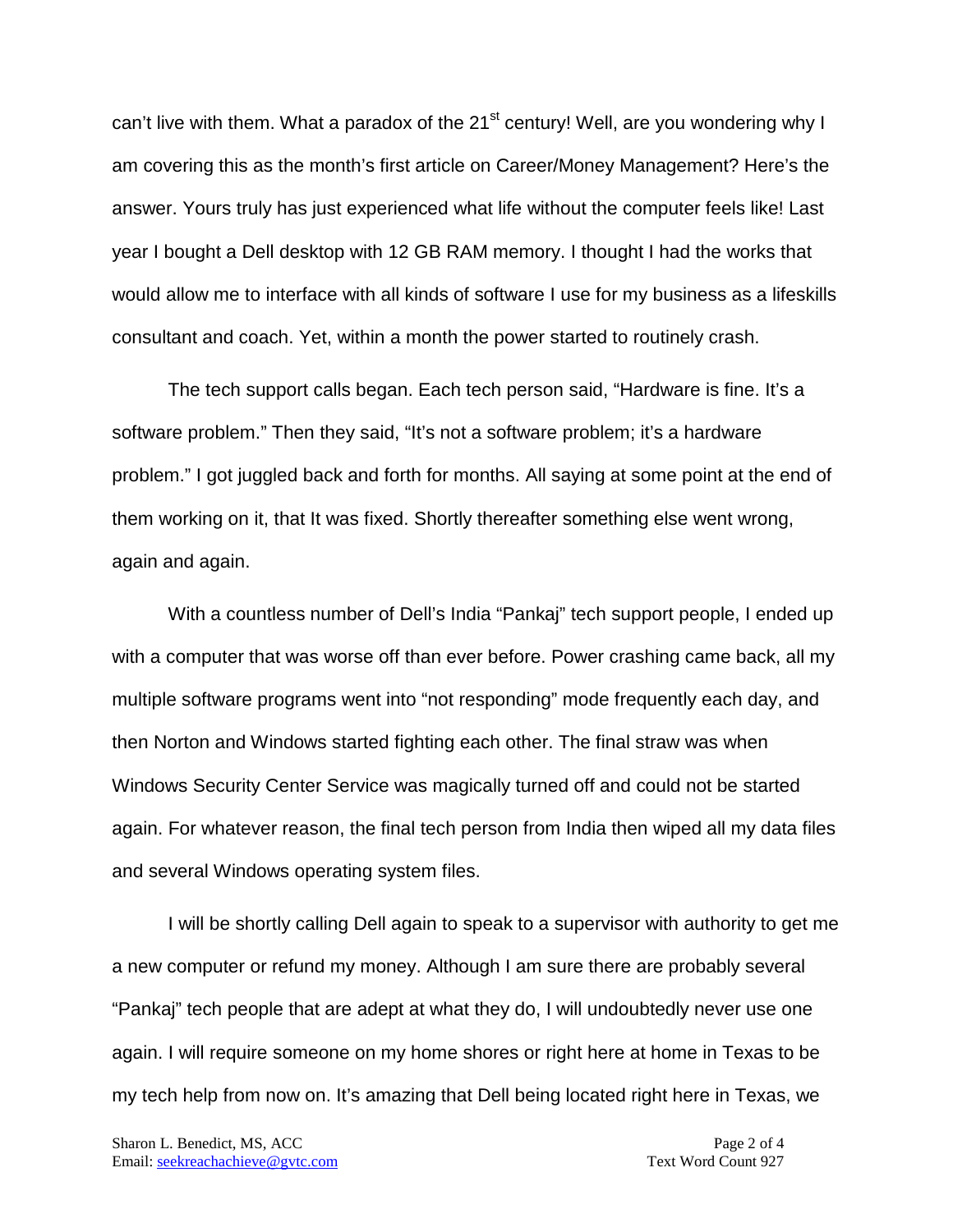can't get help locally. I've purchased Dell computers for the past 25 years and was always satisfied with their tech support, until recent years.

But life does go on. And there is some good news. Just two days prior to all coming to a halt, I backed up on My Book all my data files, including Outlook, financials, business and personal documents and images. And I was able to work on my laptop (which wasn't working also since tech support did something in the past month). Yet, my wonderful husband and gifted brain-child figured it out so I could plug in My Book, use my laptop to write this article, and send the draft to my editor via webmail online; and on time too!

I'm going to also buy another My Book to have a backup of my backup to put into my safe deposit box. I've been rotating out for a number of years with backups to my safe deposit box. Yet, my files number in the 100s of GB now. So, off to buy a terabit or two to get all the data files on three computers safely tucked away…just in case. I've become so tech-shy now. Several things will need to happen to raise my trust level again to an acceptable level.

I bet some of my readers have taken this journey as well. If so, I definitely now empathize with you. And if anyone out there knows of a local computer whiz/tech person you trust, send their name my way. And as my newspaper editor coached this coach today, "Chill out and go for a walk at the Cibolo Nature Center or someplace where nature will soothe your soul and body." And that is exactly what I am going to do first before I call Dell.

My editor also strongly encouraged me to "be firm; be firm; be firm" with customer service supervisor . . . Respectful but Firm. For now, I look forward to writing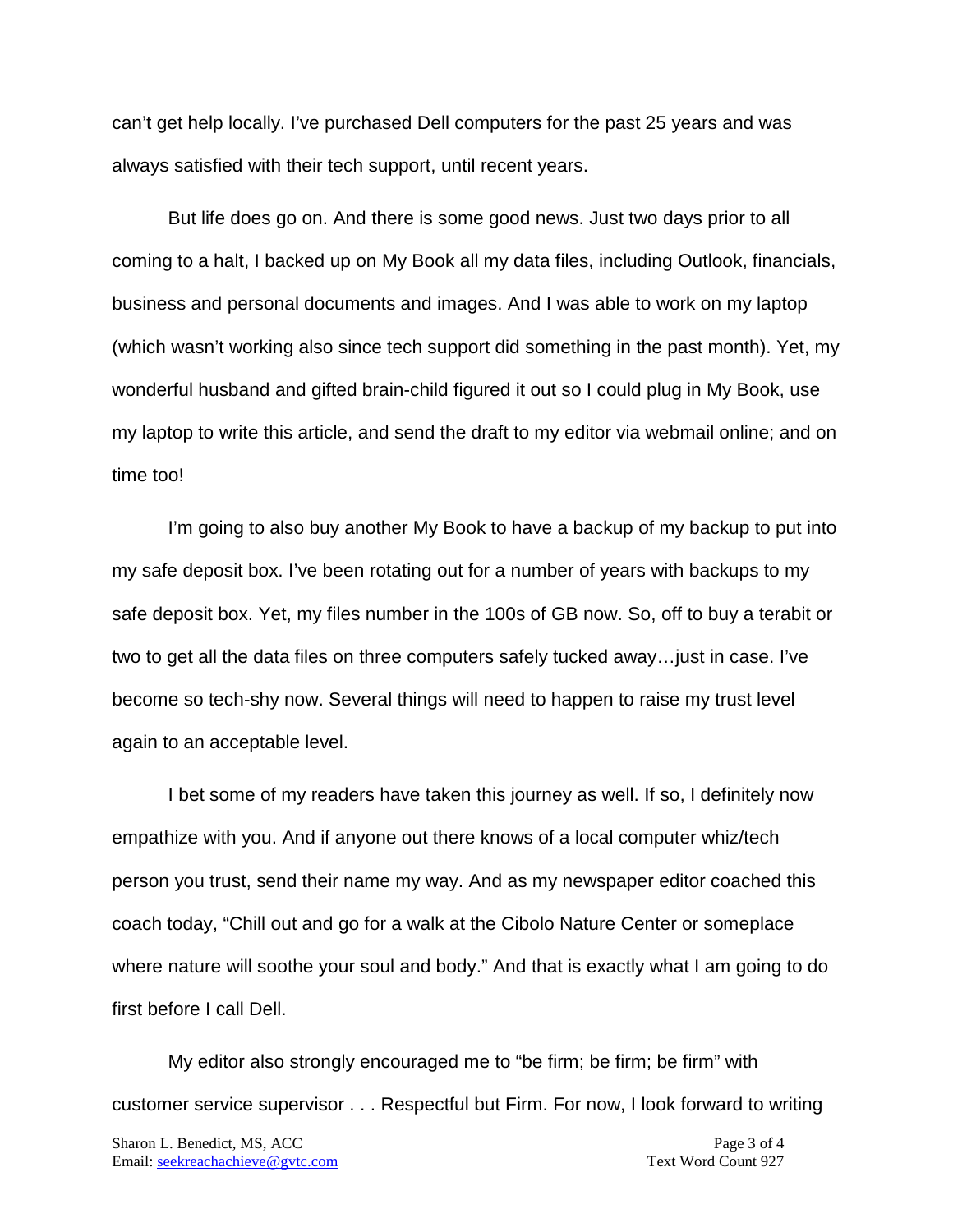the next article when my computer and techy world will be again fully up and running

well. See how optimistic I am already!

*\*\*\*\*\*\*\**

*Sharon L. Benedict, MS, ACC, is a certified life wellness coach-consultant, specializing in life skills, wellness, and creative arts development for individuals, businesses and organizations [\(www.harvestenterprises-sra.com\)](http://www.harvestenterprises-sra.com/).She welcomes your questions and comments and can be contacted at [seekreachachieve@gvtc.com.](mailto:seekreachachieve@gvtc.com)*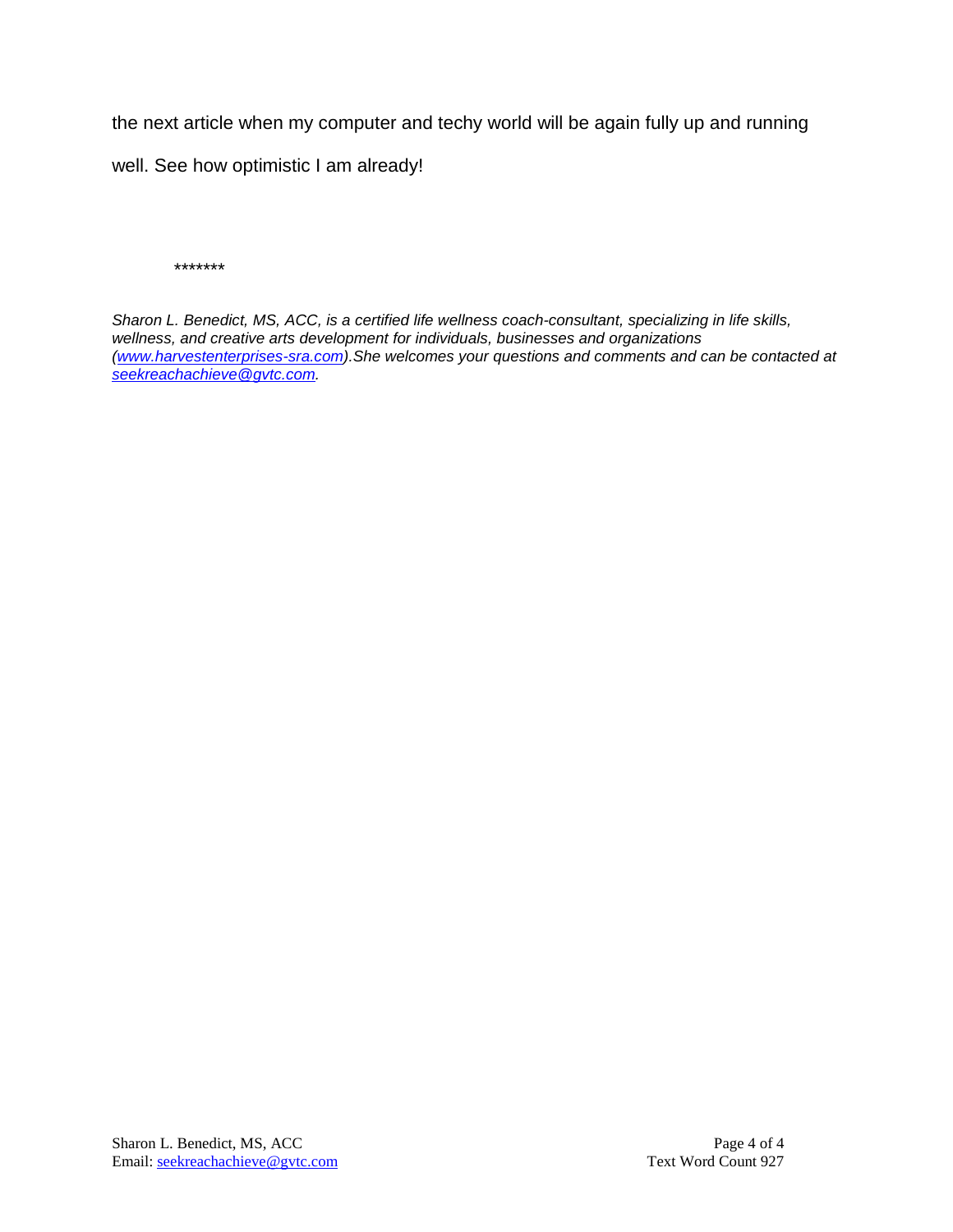



**Career Choice, your Core Values & your Money**

(published in Boerne Star, Friday, March 11, 2011)

"Whatever career you may choose for yourself—doctor, lawyer, teacher—let me propose an avocation to be pursued along with it . . . Make a career of humanity. Commit yourself to the noble struggle for human rights. You will make a greater person of yourself, a greater nation of your country and a finer world to live in." These words by Martin Luther King, Jr. offer us a clear mantle for living our core values. You will then be a better doctor, a better lawyer, a better teacher.

King also declared that "... It will enrich your spirit as nothing else possibly can. It will give you that rare sense of nobility that can only spring from love and selflessly helping your fellow man." His words come from the heart borne of his parent's passionate Christian faith, his own faith life journey, and passion for human justice.

When choosing a career, your core values and your finances are inseparable. Are your core values driving how you use your resources and assets toward choosing a career? What are your career goals? With your core values in the center, you will choose a career that fuels your life purpose, passion, and personality. Yet, the road getting there is not always a straight or level one—as we all know.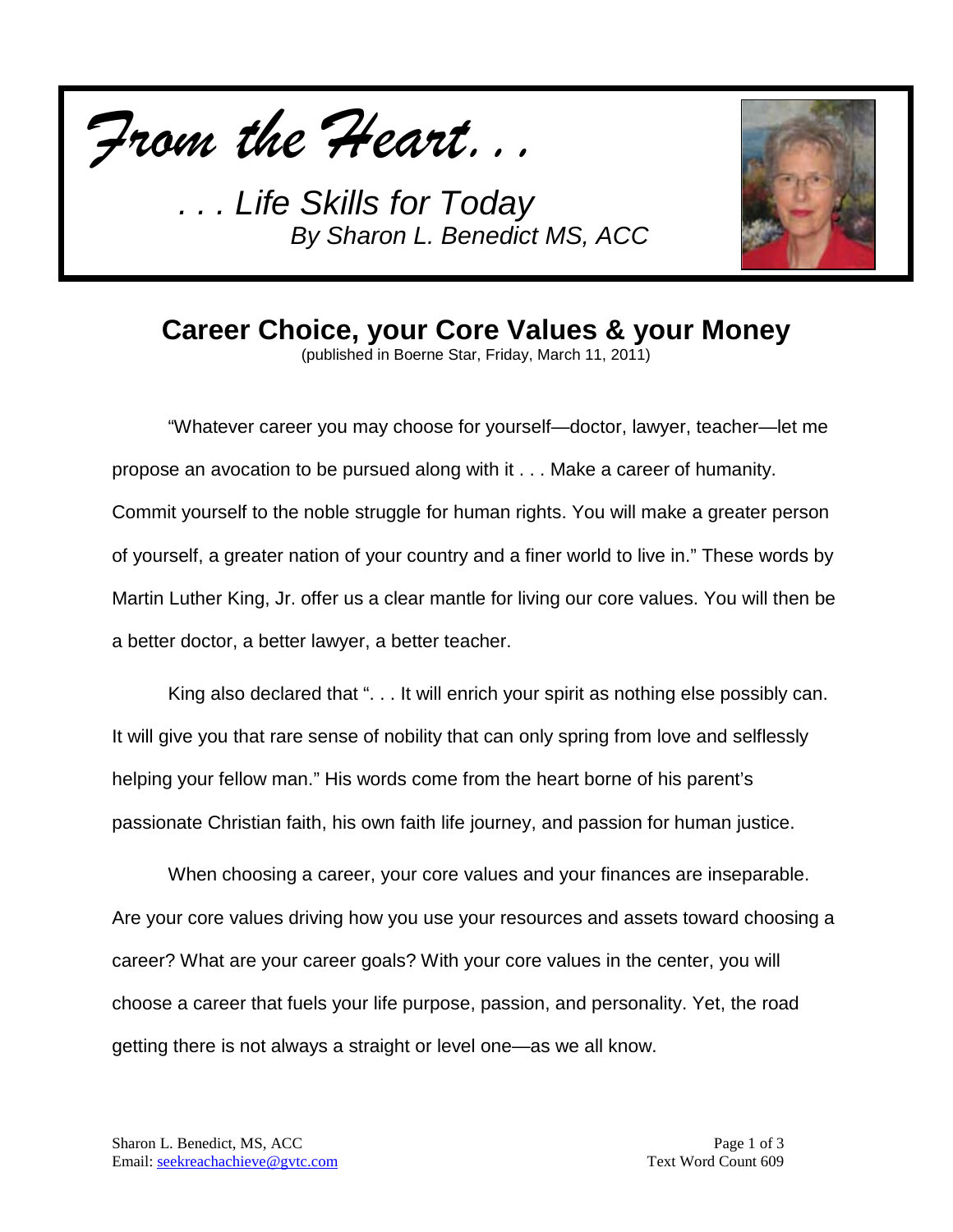Stephen R. Covey, well-known author of the 10 million plus classic seller, *The 7 Habits of Highly Successful People,* researched all literature from 1776 written about success in one's career and life. He noticed a startling pattern emerging from the mass of publications. Almost all literature of the first 150 years focused on what Covey defines as the *Character Ethic—*as the foundation for success.

The qualities most prevalent were **integrity, humility, fidelity, temperance, courage, justice, patience, industry, simplicity, modesty, and the Golden Rule**. This *Character Ethic* taught that there are basic principles of effective living, and that people can only experience true success and enduring happiness as they learn and integrate these principles into their basic character. How do you come close in the values you choose?

Since we all know the road in life will not always be straight or level, we need to gain a forward glimpse into some clues or guideposts that will help us navigate what's ahead. With your core values or key principles setting the foundation, consider these eight guideposts for integrating your career, finances, and core values:

- 1. **Lasting career rewards are not calculated in dollars**. Satisfaction comes from building a career or business without selling your soul.
- 2. **Loving your work by living your core values** at work and home.
- 3. **Being content** when the good times roll and when the bad times linger.
- 4. **Being a team player** that can lead *and* follow.
- 5. **Being genuinely benevolent** that requires no applause.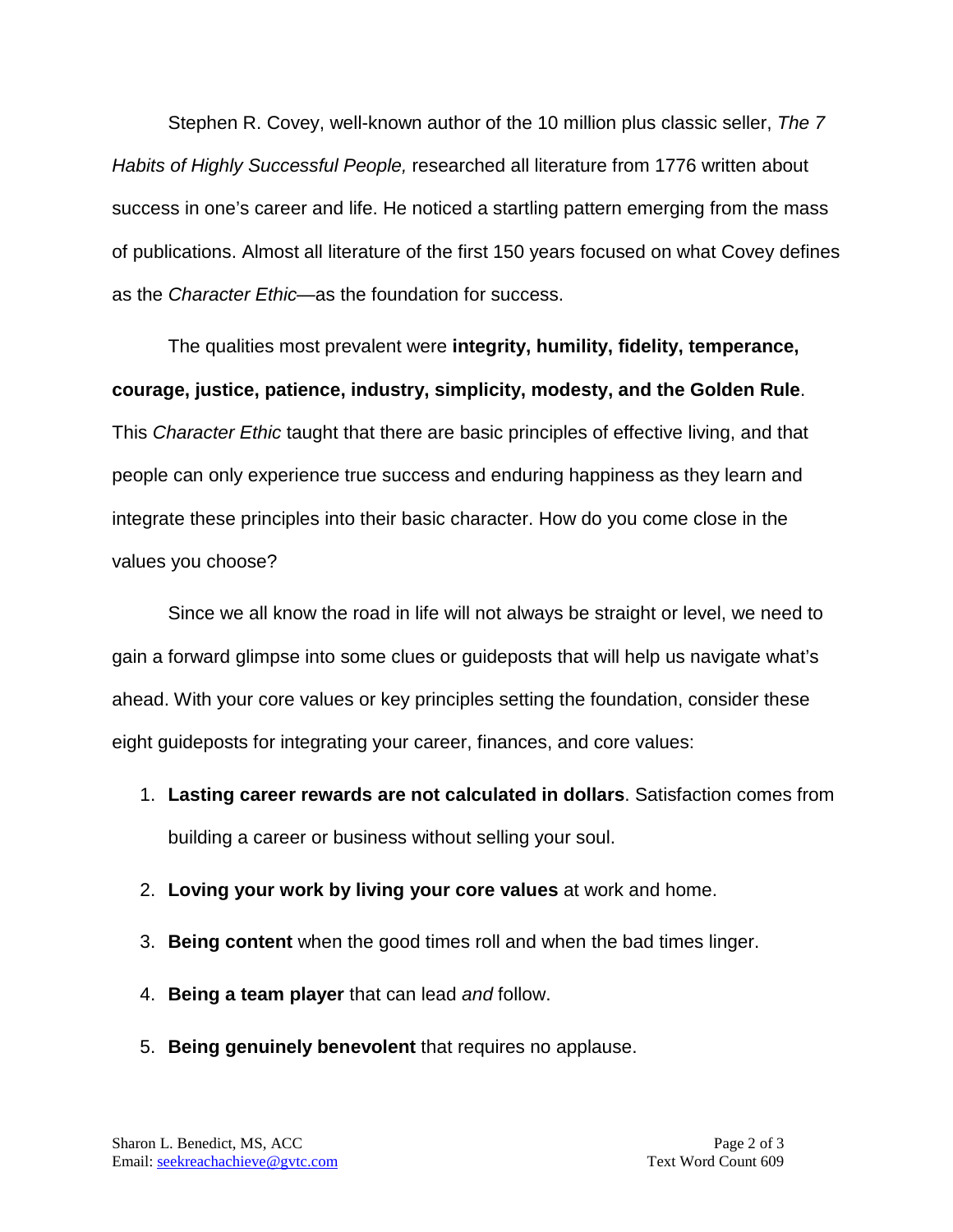- 6. **Seeking as well as giving support and encouragement routinely**, not just in crisis.
- 7. **Being a life-long learner of truth and wisdom**.
- 8. **Integrating your faith as an essential part of your personal and career life**.

No matter the environment, it may not be easy, but is certainly possible.

These eight guideposts expand your capacity for living your core values. They bring you balance, consistency, contentment, collaboration, generosity, kindness, wisdom, and transcending meaning to your life. In the next article, Career skills for the 21<sup>st</sup> century will be covered. There are basically seventeen foundation skills needed no matter what career you may choose. See you then!

*\*\*\*\*\*\*\**

*Sharon L. Benedict, MS, ACC, is a certified life wellness coach-consultant, specializing in life skills, wellness, and creative arts development for individuals, businesses and organizations [\(www.harvestenterprises-sra.com\)](http://www.harvestenterprises-sra.com/).She welcomes your questions and comments and can be contacted at [seekreachachieve@gvtc.com.](mailto:seekreachachieve@gvtc.com)*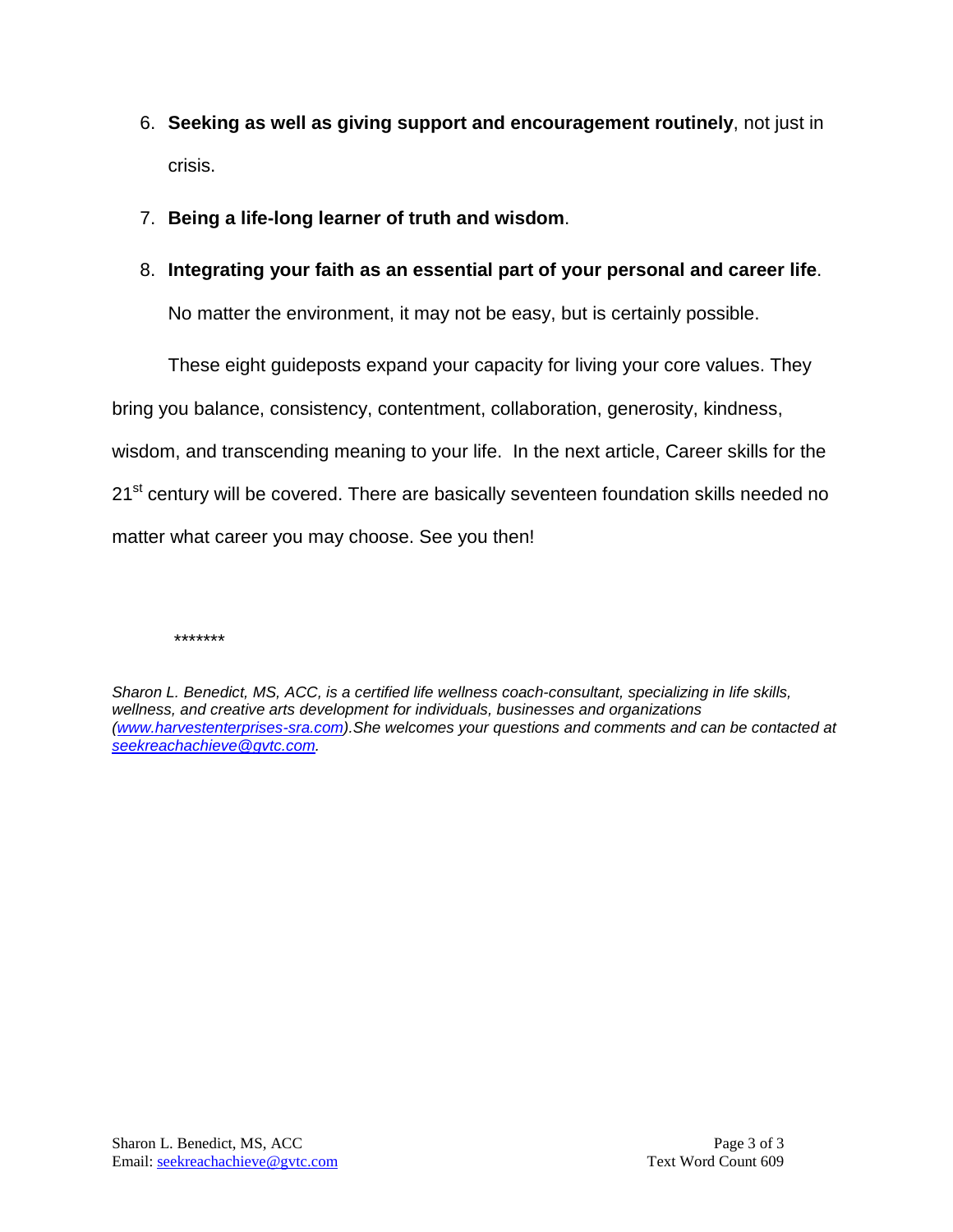



*Career Skills for the 21st Century*

(published in Boerne Star, Friday, March 18, 2011)

"**No man ever listened himself out of a job.**" Calvin Coolidge, the 30<sup>th</sup> President of the United States, was a quiet and practical man with rural New England farming roots. As President, he was admired for restoring public confidence in the White House after a number of scandals marred his predecessor's administration. He left office with considerable popularity, with the ability to understand the longings and express them on their behalf. Coolidge zeroed in on one of the most important skills not just for getting and holding a job, but a skill essential for life and all relationships.

*Listening* is one of 17 foundation basic skills needed no matter what career you may choose. Lawrence K. Jones, of Career Key, offers a detail summary sheet in his classic book Job Skills for the 2[1](#page-7-0)<sup>st</sup> Century: A Guide for Students.<sup>1</sup> It is also available at the Career Key™ website:

[Uhttp://www.careerkey.org/asp/career\\_development/foundation\\_skills.aspU.](http://www.careerkey.org/asp/career_development/foundation_skills.asp)

<span id="page-7-0"></span><sup>&</sup>lt;sup>1</sup> Lawrence K. Jones. Job Skills for the 21st Century: A Guide for Students. The Oryx Press, 1996. Greenwood Publishing Group, Inc., Westport, CT.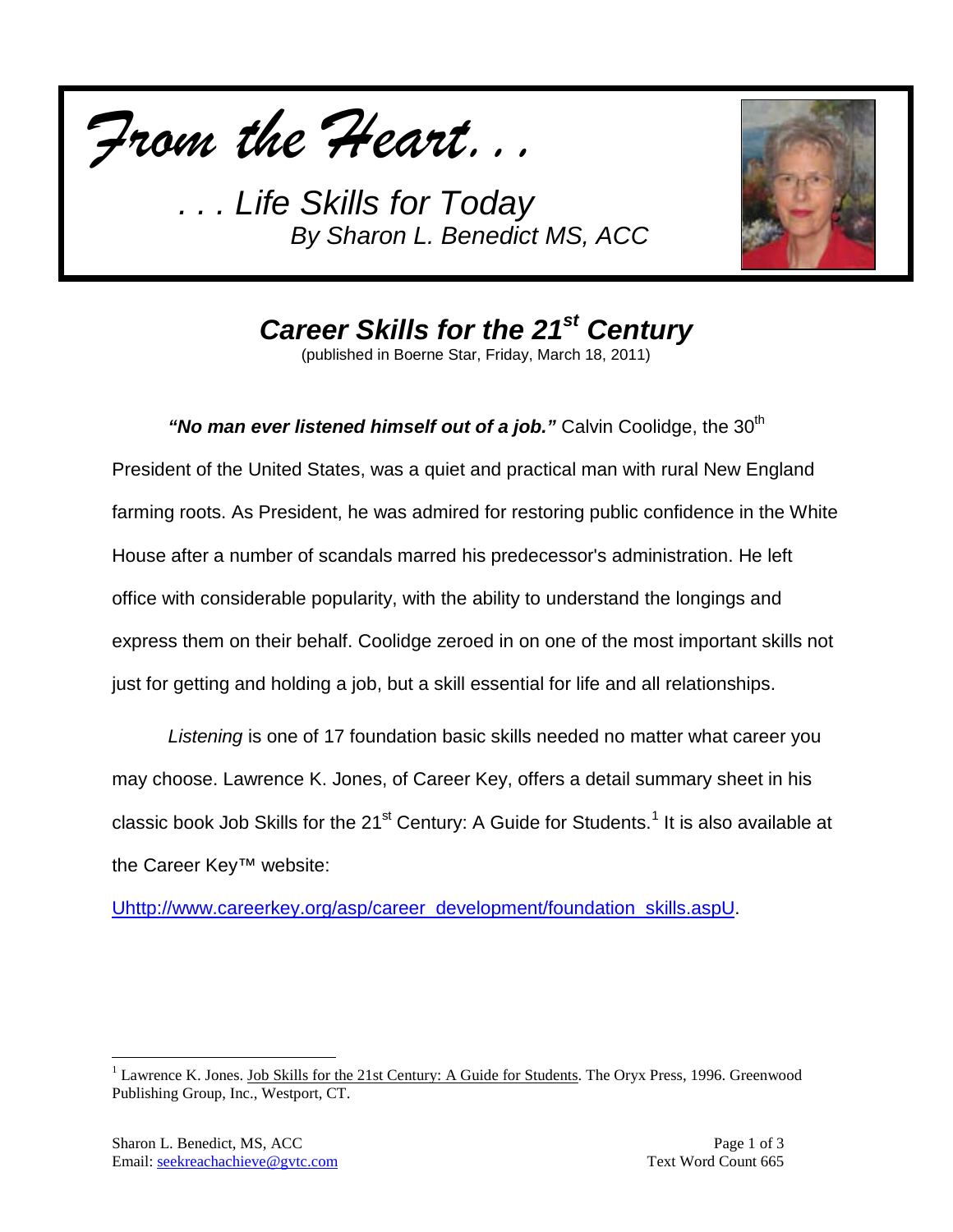Here is a glimpse into these 17 Foundation Skills required in 21<sup>st</sup> century highperformance workplaces. They are categorized into four areas: Basic Skills, Thinking Skills, People Skills, and Personal Qualities.

| <b>Basic Skills:</b>      | Reading, Writing, Mathematics,<br>Speaking, Listening                                |
|---------------------------|--------------------------------------------------------------------------------------|
| <b>Thinking Skills</b>    | Creative thinking, Problem-solving skills,<br>Decision-making skills, Visualization, |
| People Skills             | Social, Negotiation, Leadership,<br>Teamwork, Cultural diversity                     |
| <b>Personal Qualities</b> | Self-esteem, Self-management,<br>Responsibility                                      |

During a quiet evening at home or on the weekend, review each of these skills in two arenas—work and family life. You may ask why family life? The reason, as we all know, is that family life and personal relationships directly impact how we behave and perform at work. So, which skills do you feel you excel at? What others do you see needing improvement? Then refer to Jones' website to read in more detail each skill. How do you rate yourself now in each skill within each life arena?

Write them down in order of the score you give yourself (high 10, low 1). Then next to the skill scored the lowest, write down what you commit to do to improve your skill score. Ask a family member or close friend to help you stay on track with your commitment, related action, and timeline you set. Be SMART with your timeline (be specific, make is measurable, attainable, realistic, time-phased).

In three to six months, reflect on where you are with those skills. Share your thoughts with the person you chose to take the journey with you. Include your respond to these questions: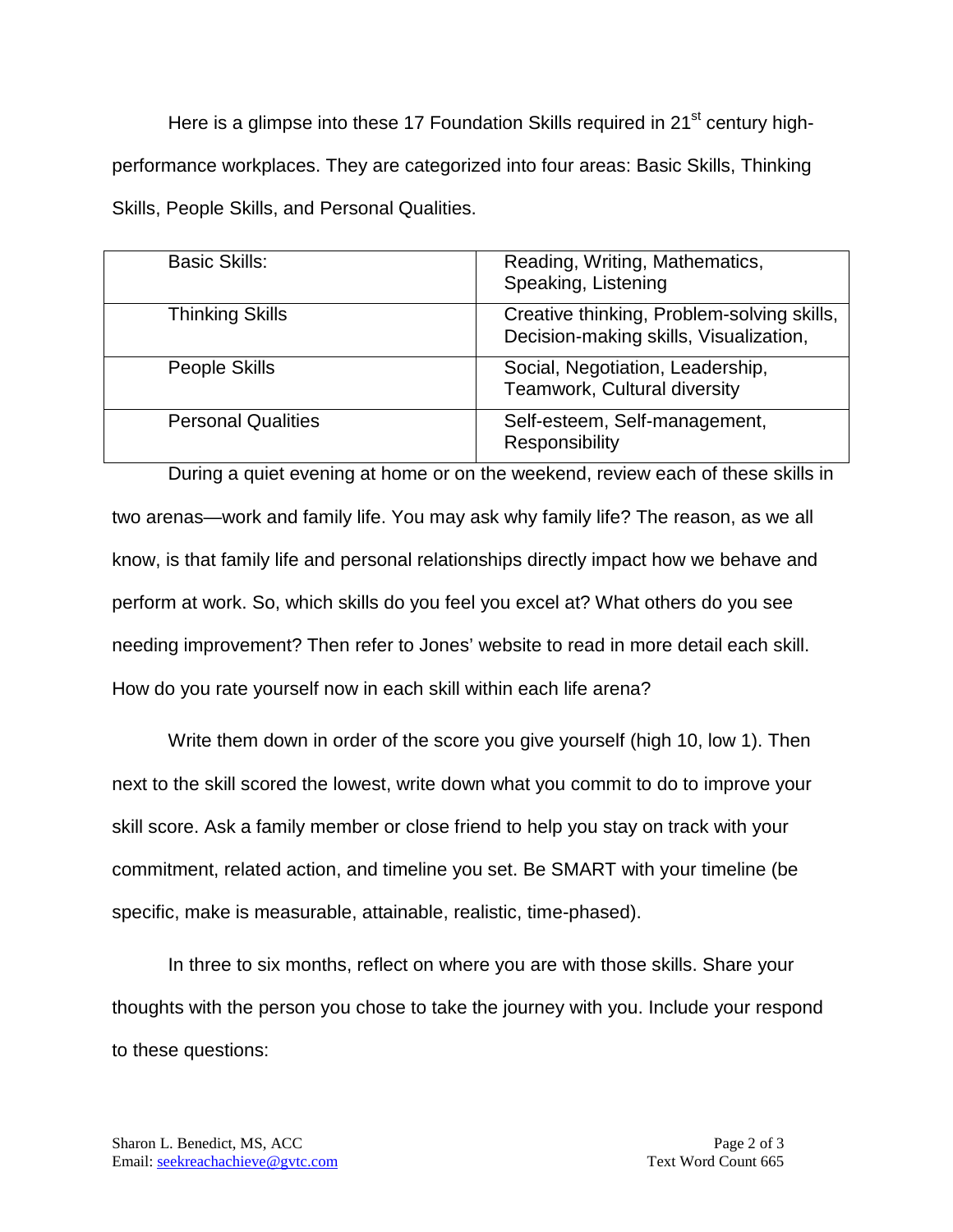- 1. What impact have I experienced at work and home, not only with job performance but in key relationships?
- 2. Where do I want to go from here to advance other skills? (follow the same steps as with the first lowest skill you scored)

I encourage you to be kind to yourself and be in a job where you find joy. Johnny Carson left us with these valuable words of advice. *"Never continue in a job you don't enjoy. If you're happy in what you're doing, you'll like yourself, you'll have inner peace. And if you have that, along with physical health, you will have had more success than you could possibly have imagined."* Here are few other quotes to ponder until our next time together when the focus will be on those options and tools available to you for choosing a career.

*"Pleasure in the job puts perfection in the work.*" Aristotle (384 BC - 322 BC)

*"You do your best work if you do a job that makes you happy."* Bob Ross (1942 -

1995), Best of Joy of Painting, Winter Elegance

*"Do not hire a man who does your work for money, but him who does it for love of it."* Henry David Thoreau (1817 - 1862)

*\*\*\*\*\*\*\**

*Sharon L. Benedict, MS, ACC, is a certified life wellness coach-consultant, specializing in life skills, wellness, and creative arts development for individuals, businesses and organizations [\(www.harvestenterprises-sra.com\)](http://www.harvestenterprises-sra.com/).She welcomes your questions and comments and can be contacted at [seekreachachieve@gvtc.com.](mailto:seekreachachieve@gvtc.com)*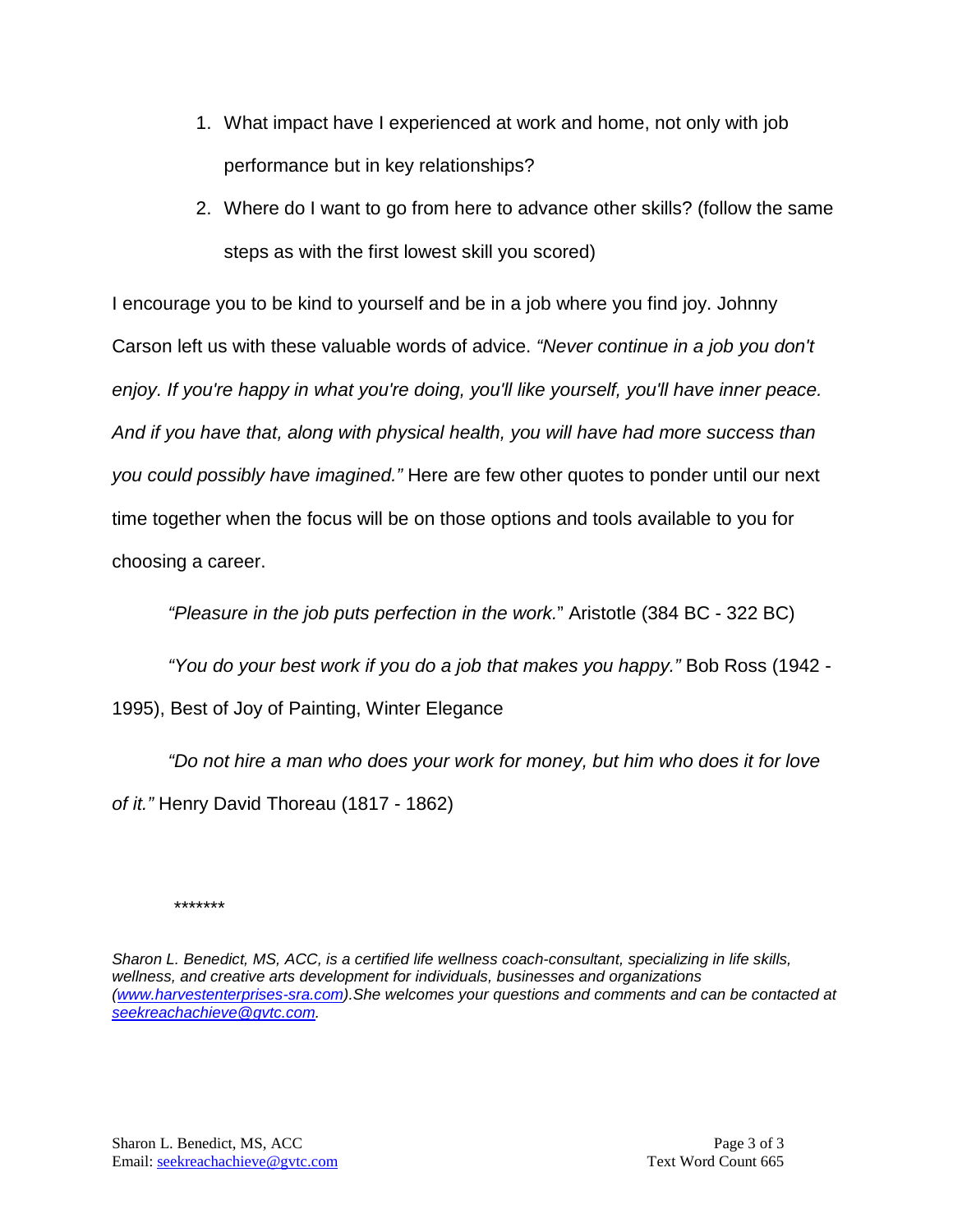



*Your Job, Your Career—Love it or Leave it?*

(published in Boerne Star, Friday, March 25, 2011)

As you consider the 17 foundation job skills for the 21st century offered in the last article by Lawrence K. Jones, of Career Key, what options do you see for choosing the perfect career for yourself? Remember those *Basic Skills*: Reading, Writing, Mathematics, Speaking, Listening; *Thinking Skills*: Creative thinking, Problem-solving skills, Decision-making skills, Visualization; *People Skills*: Social, Negotiation, Leadership, Teamwork, Cultural diversity; and *Personal Qualities*: Self-esteem, Selfmanagement, Responsibility?

What are your own career options? What guideposts are you using to determine where you fit in this wide world of possibilities? One of the key tools for knowing your career options is your personality style. Have you ever taken a DISC Personality Report that offers you a practical and easy way to confirming what you probably already know about yourself? If you haven't, I encourage you to do so (you can access a low-cost report on my website either online to complete or have a hard copy mailed to you). Within the completed report, you have the option to add a Career Match Rider that will give you a "Best Career Match" and "Close Career Match."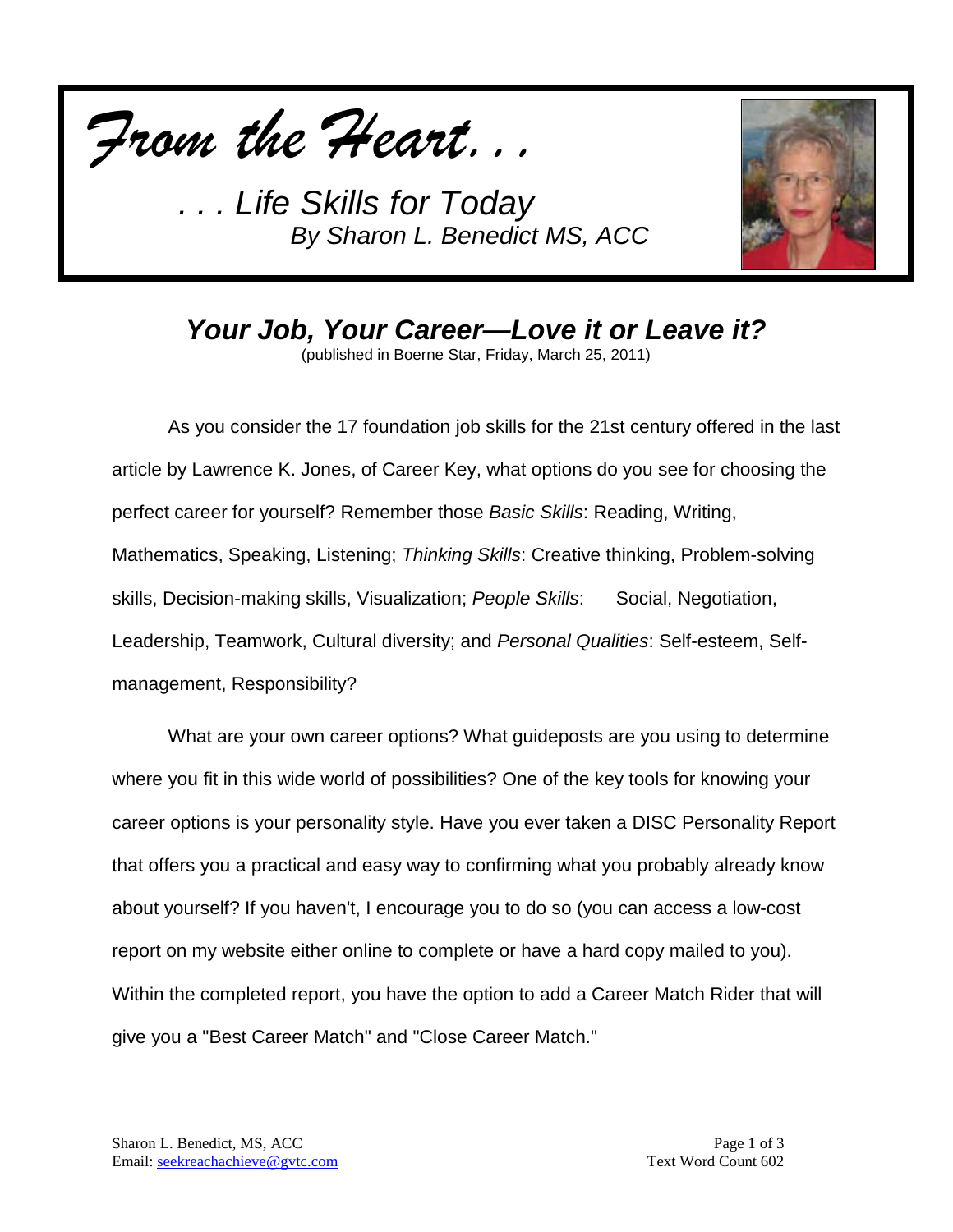Once you complete your DISC personality report and automatically add your career rider, get a piece of paper out. Create three columns. Write in the "Current Career Interests" column those careers you are currently pursuing or are of interest to you. From your DISC Personality Style Report rider, write down in the related columns those you believe are your top five Best Career Match and Close Career Match. Within each column just to the left, rate each column list separately (score 1-lowest, 5-highest) in order of preference at this time in your life.

How does your career interest column match up? *What do you like to do so much you would almost feel guilty being paid for it?* What about your current job? How does it fit what you see before you? Give yourself at least a half-day to quietly review what you see and write down your thoughts. Share them with your spouse, close friend, or a life coach.

When you think about your current job which phrase fits—Love it or Want to Leave It? If you love what you are doing, write down your main reasons why you love your current job. What one significant contribution has your job benefited your life? Be as specific as possible.

If you are not happy with your current job situation, write down the main reasons why you are dissatisfied. Then, list how you would like to see improvement or a change. How do you see your current job as a stepping stone toward your life career? Or do you? I know I've given you a lot of questions to consider here. You will definitely feel like you are experiencing a coaching conversation! Each question provides valuable focus on one of the most important decisions you will make in your life. So, take each